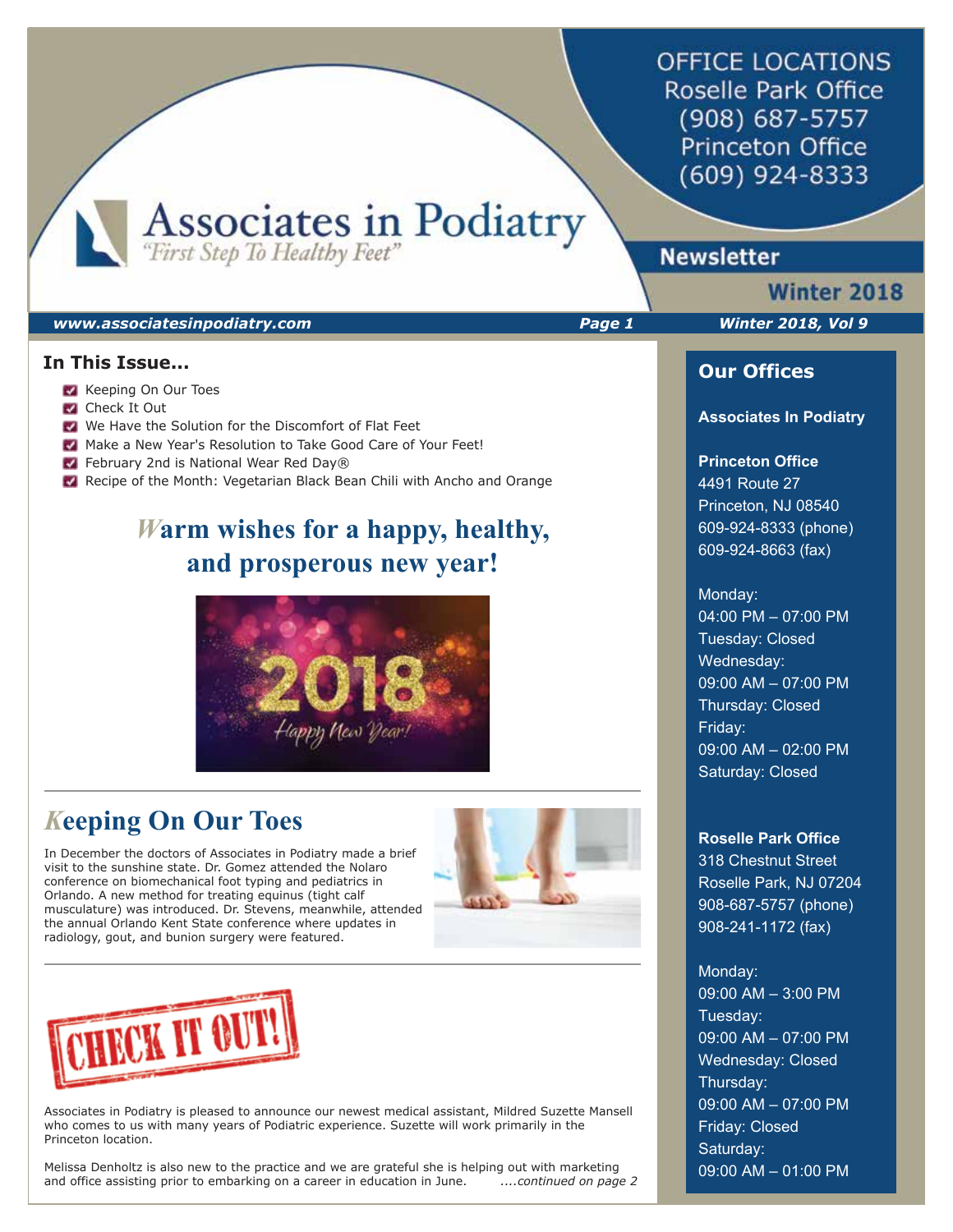#### *www.associatesinpodiatry.com Page 2 Winter 2018, Vol 9*

# *....continued from page 1 C***heck It Out**

The patients and staff of Associates in Podiatry from both the Roselle Park and Princeton, New Jersey offices donated socks for men, women and children during our December Sock Drive. On January 16th, the entire collection of warm socks was donated to the Trenton Area Soup Kitchen, in Trenton NJ.

The Trenton Area Soup Kitchen (TASK) feeds those who are hungry in the Trenton area and offers programs to encourage self-sufficiency and improve the quality of life of its patrons. Charlie Orth, the Volunteer and Patron Services Coordinator said the donated socks from the patients and staff at

Associates in Podiatry were greatly appreciated, "…especially as we are on the eve of another snowstorm in the area!"

# *W***e Have the Solution for the Discomfort of Flat Feet**

Do you have flat feet? There is an easy test that you can take. Just wet your feet and then stand on a bathroom tile or concrete sidewalk, or any flat surface that will show your footprint. If you can see the shape of your whole foot rather than just a portion, then you have flat feet.

The foot's arch has several important jobs, including absorbing lots of force during weight-bearing activities like walking and running. When the tendons that help form the arch pull together the right way, the foot will show a moderate arch. However, in those with flat

feet, the arch collapses with weight-bearing so the entire sole is in touch with the ground.

Many of those with flat feet are born with this condition and it tends to run in families. Other causes include damaged tendons, rheumatoid arthritis, nerve problems and trauma such as a fracture. Weakened tendons, for example caused by pregnancy or the wear and tear of aging, can also cause flat feet.

### **Symptoms and Treatment for Flat Feet**

Many individuals with flat feet have no symptoms, but others experience:

- Pain and aches in the heels and arches
- Feet that tire easily
- Difficulty standing on the toes
- Leg, hip and back pain
- Swollen soles

If you have no pain, you can continue your normal activities but avoid participating in high-impact sports like basketball and running on hard surfaces.

However, if you are experiencing pain and you must limit your activities, we can give you relief. Non-invasive therapies that will reduce pain and other symptoms from flat feet include:

- Resting
- Icing the area
- Stretching exercises
- Physical therapy
- Anti-inflammatory medication, with your doctor's permission
- Custom orthotics to support the arch

If your pain is severe or the foot is damaged, we will discuss surgical solutions with you.

## **A Word About Children and Flat Feet**

It's very common for a baby's feet to be flat. You'll see the arches begin to develop by age 2 or 3.

You should, however, keep an eye on your child's feet and watch for any gait changes such as limping or walking clumsily. Excessive fatigue or pain during long walks may be a warning sign that something is wrong.

If you have any concern about your child's feet, walking habits or arch development, we'd be happy to help!

# **History FootNote**

on Google+

Throughout history, flat feet were seen as a sign of poor health and low class, while those with high arches were viewed as being of a higher class and more vigorous.

# **Trivia**

**To prevent stinky feet, you should use:** 

- A) Jasmine
- B) Black Tea
- C) Rosemary
- D) Cake batter

## **Answer: B.**

Tannic acid from tea closes sweaty pores, dries the feet, and reduces odor. Dr. Oz recommends soaking your stinky feet in strong, tepid black tea for 30 minutes a day.



# **Follow us...**







**Associates in Podiatry** 

First Step To Health

● 【 ▲ Thank you to Patients and Staff for a successful<br>2017 SOCK DRIVE!! ociates in Podiatry

Reasons.

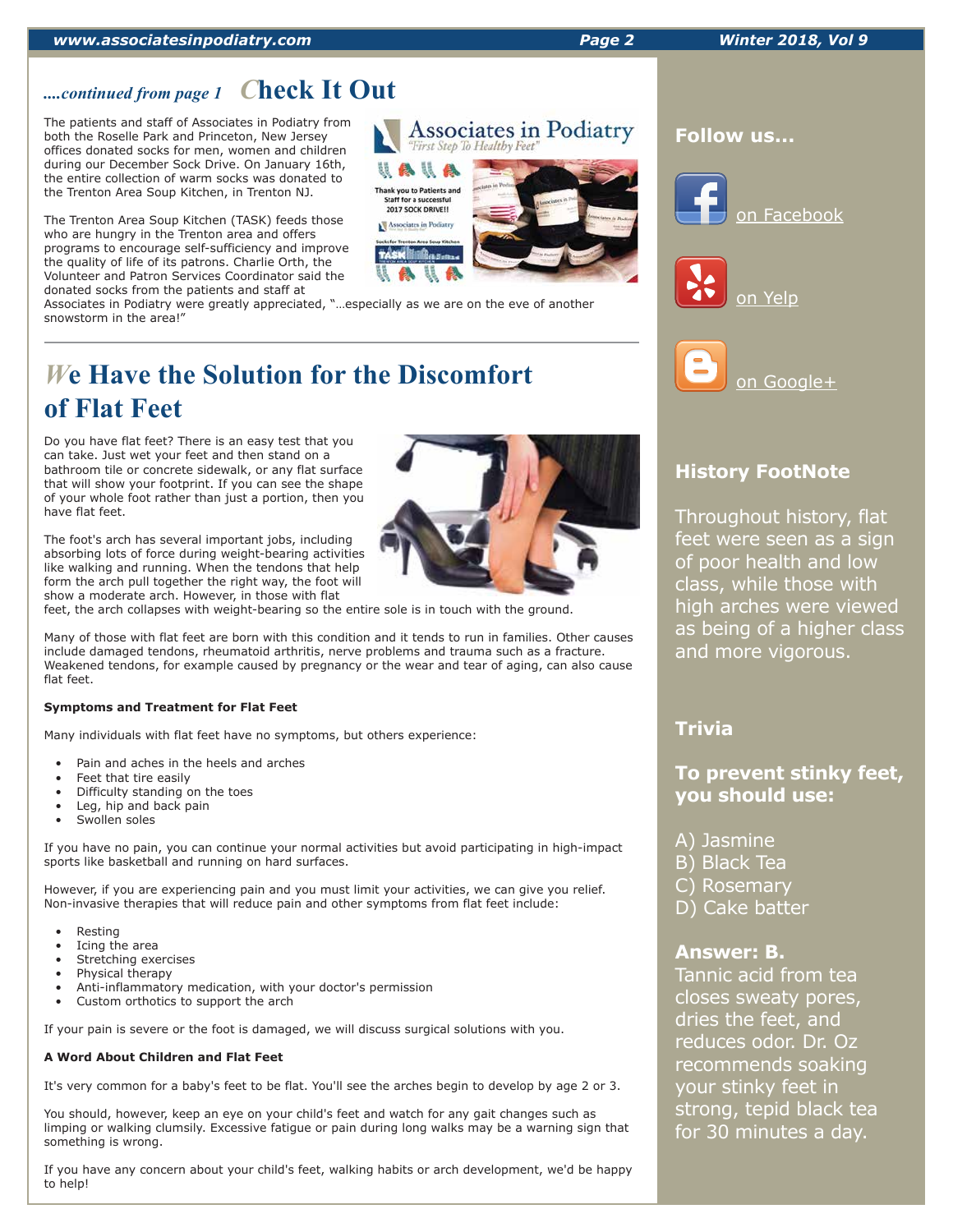## *www.associatesinpodiatry.com Page 3 Winter 2018, Vol 9*

# *M***ake a New Year's Resolution to Take Good Care of Your Feet!**

If you are like most of us, you have made a resolution or two for the New Year. We have one to add to your list: Take better care of your feet!

Those two hard-working feet will take you a long way through your lifetime and need attention to keep them in tip-top shape. Here's how:

- Check your feet every day. Look for any damage such as cuts, punctures, cracked skin or fungal infections. Don't forget between the toes and your soles!
- Wash your feet daily with warm, soapy water and a soft sponge or washcloth. Be sure to dry carefully, especially between the toes.
- After washing, moisturize your feet with a rich, emollient lotion or cream. This will keep your skin smooth and prevent cracking that can let in damaging bacteria.
- Empty out your shoe closet and donate shoes and boots that are too tight, too narrow or worn out. Use a few of those holiday gift cards to upgrade your shoe wardrobe. Shop late in the day when feet are largest and select shoes with a flatter heel and plenty of toe wiggle room.
- Keep your feet well-protected. Avoid going barefoot and limit wearing flimsy flip-flops to pools and the beach. Opt instead for sturdy sandals, and don't forget to apply sunscreen. Wear moisture-wicking socks in cooler or wet weather.
- Treat yourself to a professional pedicure, but vet the nail salon thoroughly in advance. Look for the proper license postings. Check the foot baths and equipment for cleanliness and make sure that all implements have been sterilized and are taken from new packaging.
- Add some simple feet, toe and ankle stretching exercises to your daily routine to maintain flexibility.

We wish you - and your feet - a happy and healthy 2018!

# *F***ebruary 2nd is National Wear Red Day®**

Heart disease and stroke kill approximately one woman in the U.S. every 80 seconds. Yet 80% of cardiac and stroke events can be prevented with the right education and action.

By wearing red on National Wear Red Day®, you'll be reinforcing how important it is for women to take control of their heart health. Learn more at the GoRedForWomen.org website.

# *R***ecipe of the Month Vegetarian Black Bean Chili with Ancho and Orange**

The holidays are over and it's time to think healthy comfort food. This one fits the bill!

# **Ingredients**

- 2 tablespoons canola oil
- 1 medium onion, cut into 1/4-inch dice
- 1 medium red bell pepper, cut into 1/4-inch dice
- 4 garlic cloves, minced
- 2 tablespoons tomato paste
- 1 tablespoon ancho chile powder
- 2 teaspoons ground cumin
- 1 teaspoon dried oregano 1/2 teaspoon cayenne
- Kosher salt
- Pepper
- One 15-ounce can crushed tomatoes
- Three 15-ounce cans black beans, rinsed and drained
- 1 tablespoon honey
- 1 teaspoon finely grated orange zest plus 2 tablespoons fresh orange juice
- Cilantro leaves, for garnish





## **Visit our website and Download Your Free Heel Pain & Foot E–Books!**



**Visit our website and Order your Free Book Today!**



# **Celebrity Foot Focus**

Angelina Jolie suffers from flat feet and probably wears custom-fitted orthotics to keep her comfortable in her very active life.